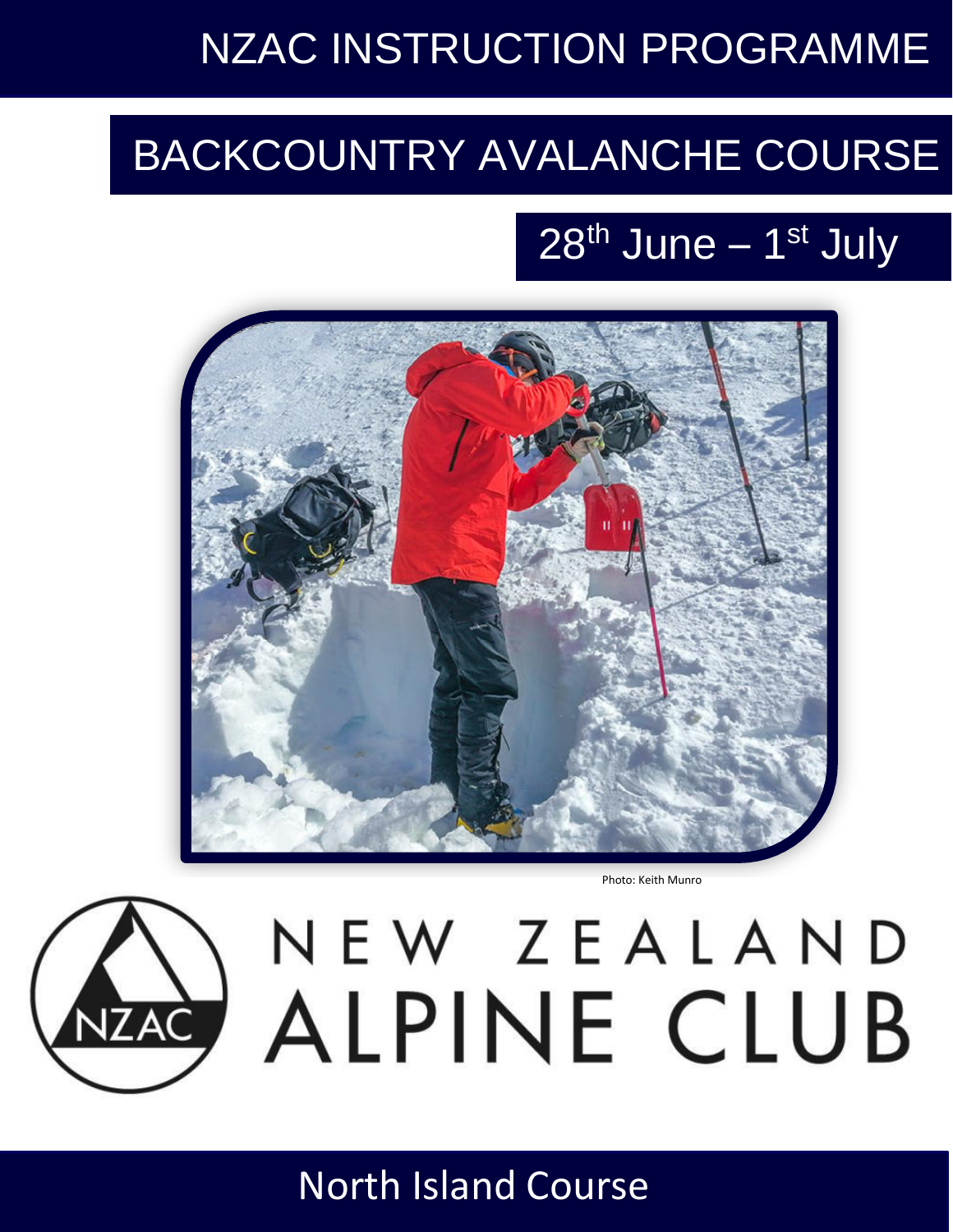## **LOCATION: Tukino Alpine Sports Club**

## **ACCOMODATION: Tukino Lodge**

## **COURSE FEES:** \$725 (INC GUIDING, COURSE RESOURCES, FOOD, ACCOMMODATION)

## **Who is this course for?**

This Backcountry Avalanche course, designed by the Mountain Safety Council is for climbers and mountaineers to further develop their knowledge, skills and understanding of avalanches and how to avoid them. It is the perfect course for those regularly traveling in snow-covered alpine terrain. The full course outline can be seen here: https://alpineclub.org.nz/sites/default/files/2021-01/NZAC-Backcountry-Avalanche-Course.pdf

This course is designed to build upon the knowledge learned through an Avalanche Awareness course or similar.

Participants should be competent in all of the course outcomes from the NZAC's Basic Snowcraft Course (https://alpineclub.org.nz/sites/default/files/2021-01/NZAC-Basic-Snowcraft.pdf) and have and have attended an Avalanche Awareness or similar course in the last 5 years.

**Please do not apply if you are not competent in the course outcomes from the NZAC Avalanche Awareness Course and the course outcomes from the NZAC Basic Snowcraft Course.**

## **[CLICK HERE TO REGISTER ONLINE](https://forms.gle/JhacrDDemcZ9vUNC8)**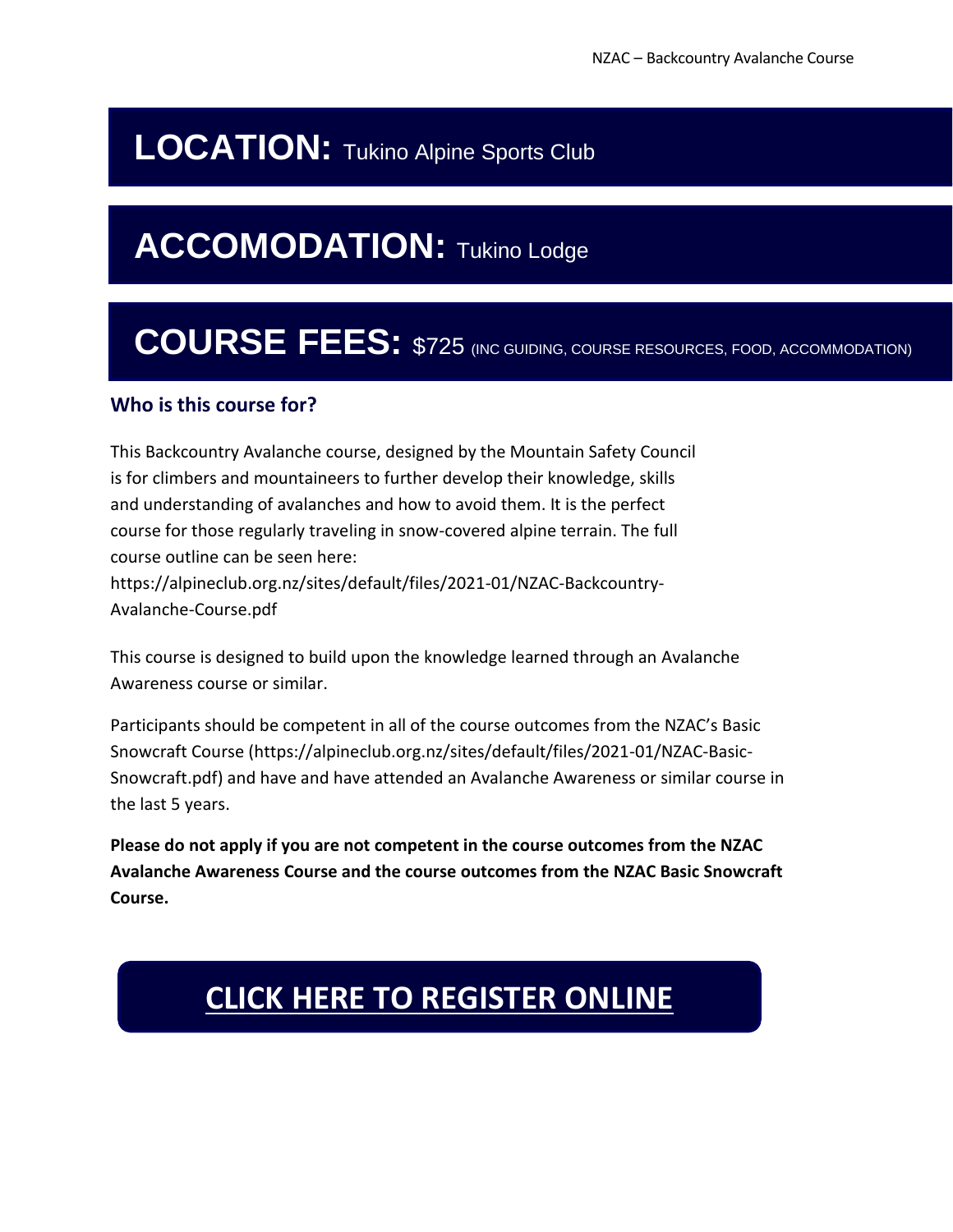## **GENERAL INFORMATION**

## **Course Syllabus:**

#### **Avalanche Basics**

- Avalanche characteristics
- Identification of avalanche terrain
- Types of Avalanche
- **Snowpack**
- What is an avalanche path
- Avalanche size
- Transceiver Checks
- Equipment for traveling in the alpine environment

#### **Pre-Trip Planning**

- Avalanche Advisory
- Systems and checklists for trip planning
- Weather forecasts
- Snow stability checklists
- Intentions (safety code)

#### **Avalanche Assessment**

- Weather
- Snowpack factors
- Recognising Avalanche Terrain
- Human Factors
- Decision making tools

#### **Movement in avalanche terrain**

- Safe travel techniques and etiquette
- Route Selection
- Track Setting

#### **Companion Rescue**

- What to pack
- Skilful transceiver use

#### **Accommodation:**

Accommodation is provided at Tukino Alpine Sports Club. This is dorm style accommodation with hot showers. The lodge is warm and comfortable with a large kitchen and living area. **Accommodation is provided the night before the course starts.**

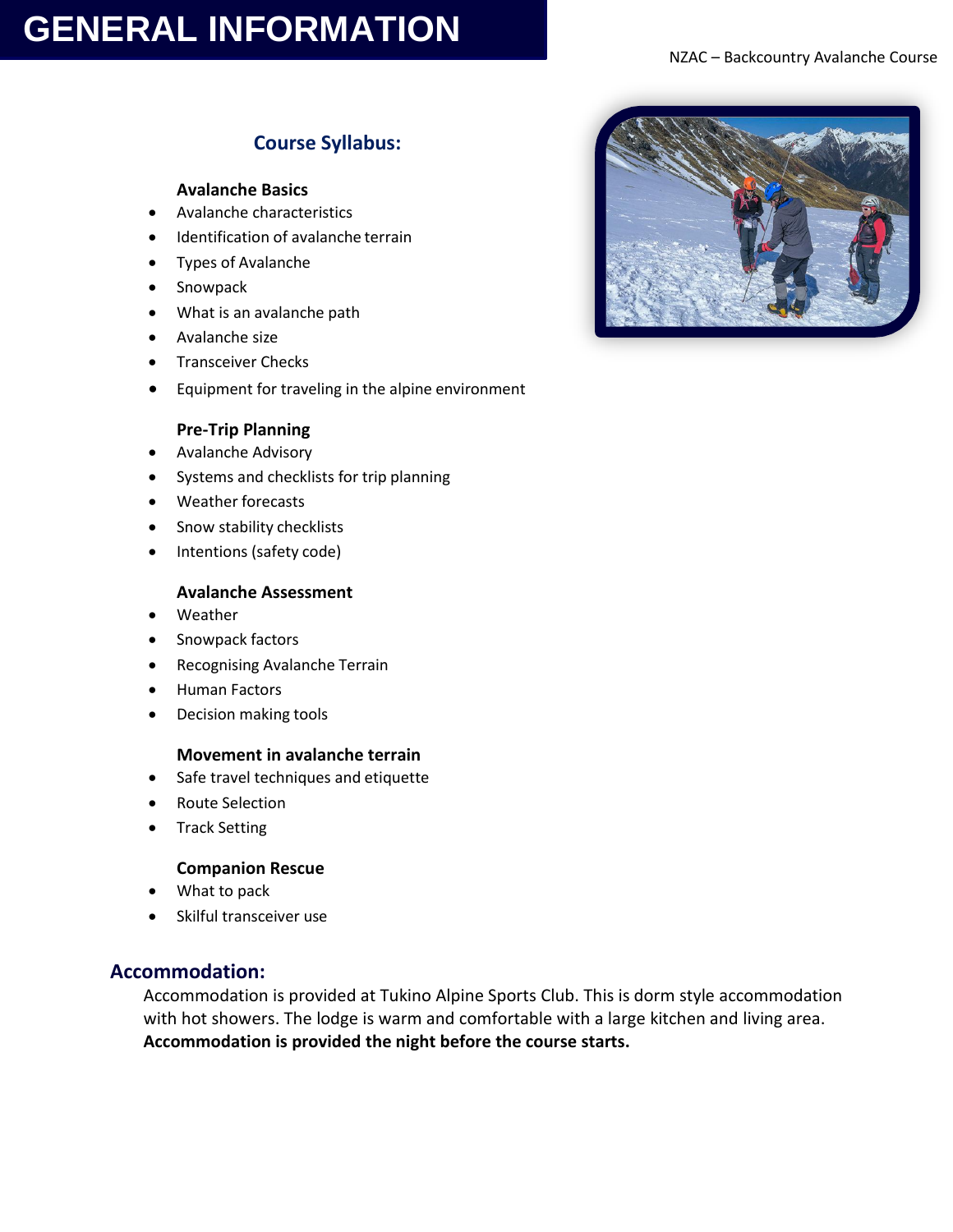### **Instruction**

The course will be run in a minimum 1:6 instructor to participant ratio, headed by fully qualified and experienced Avalanche Risk Management Level 6 instructor. All participants must agree to follow the Course Tutors instructions and directions. 6 participants maximum per group. The course has a capacity of 12 participants.

#### **Food:**

Food for all participants is provided. It is the participants responsibility to arrange the cooking of the food and the cleaning up after in groups. Participants should bring their own snacks for the course and a bag/container to put a packed lunch in. Please note food preferences and dietary requirements on your registration form to assist with meal planning. Dinner is provided on the Monday night followed by breakfast, lunch and dinner on Tuesday, Wednesday and Thursday. On Friday breakfast and lunch is provided.

#### **Pre Course Learning:**

Participants are required to complete a short E-Learning course ahead of the Backcountry Avalanche Course. A link to this will be sent upon booking. Additionally, participants will be sent a copy of the Avalanche Awareness in the New Zealand Backcountry book. Participants should read and be familiar with this book before the course starts.

#### **Course Assessment:**

The course includes a formal assessment of avalanche rescue skills. On successful completion, a Certificate of Competence is issued. Participants also receive a Certificate of Attendance. Participation in the assessment is optional.

### **Getting there and Course Start:**

The access road to Tukino Alpine Sports Club Lodge is rough and **only suitable for high clearance 4WD with snow chains**.

All participants need to arrive at the 2WD carpark by 4pm on Monday 27 June. From here lifts will be arranged in participants 4WD's to the lodge. For details on how to find the 2WD carpark and for what to expect if driving beyond here visit https://www.tukino.org/gettingthere/driving-directions.

Please note in the course registration form if you can drive others up to the lodge and if you are willing to shuttle people if we don't have enough 4WD.

The course will be finished by 3.30pm on the last day.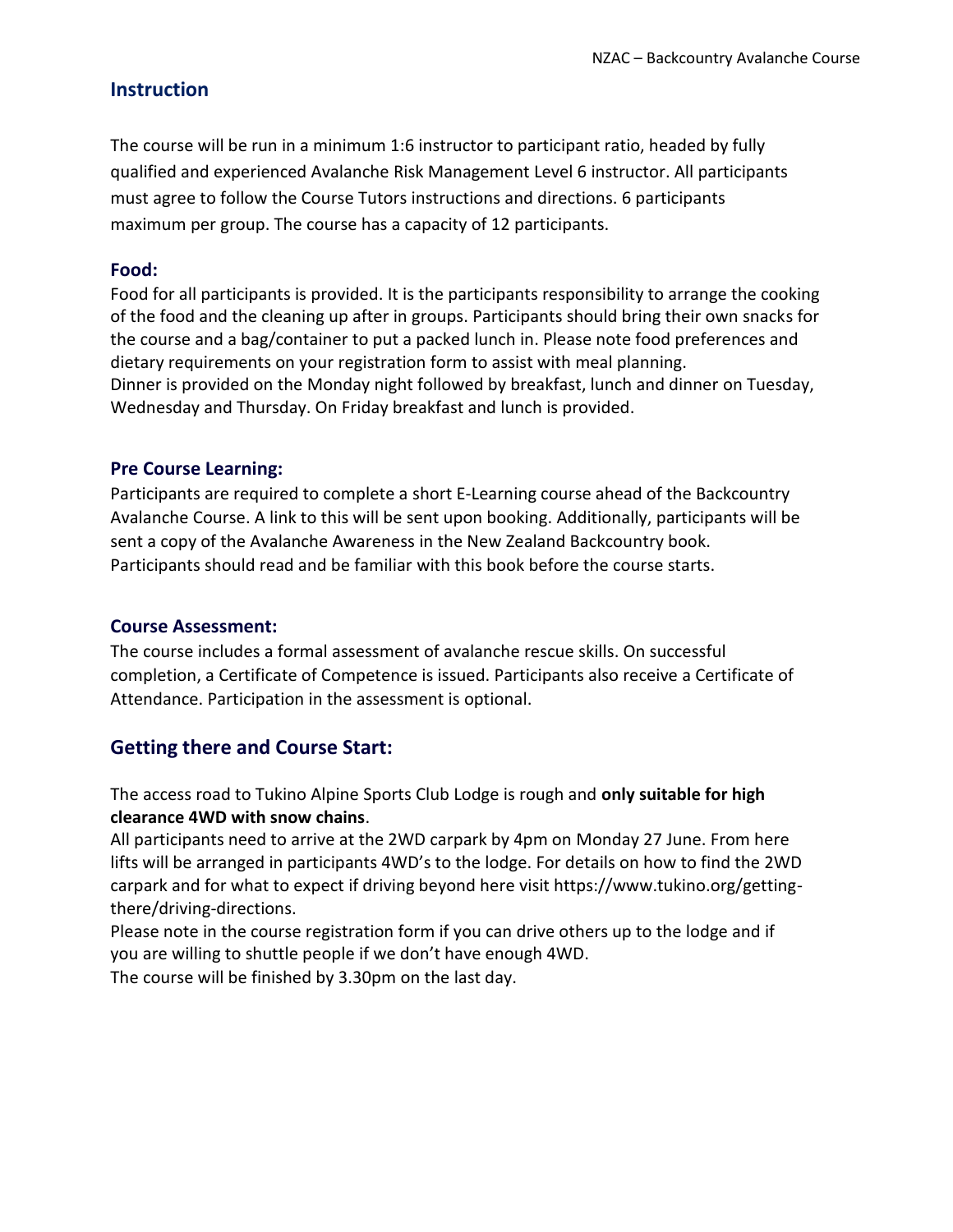### **Course Fees**

The course fees include all instruction, course resources, accommodation and food at Tukino Alpine Sports Club Lodge.

**Accommodation on the night prior (Monday 27th June) to the course is also included.** 

The course fees are \$725. Payment of a \$400 **non-refundable deposit** on acceptance secures you a place on the course. The remaining \$325 is due by 2nd May 2022.

No refunds will be available should you cancel within 60 days of the course start. Any refunds are not guaranteed and are at the discretion of the NZAC National Office and may depend on whether a replacement can be found.

No refunds are due for courses voluntarily reduced in length. If weather and/or conditions require the course objectives/itinerary to be modified no refund is due. Some course costs may be returned if they have not been incurred.

No refunds are due for leaving the course for medical or fitness reasons. Exceptional circumstances may be considered and are at the discretion of the NZAC.

### **Covid-19**

The NZAC is committed to provide a safe environment for all course participants, instructors, and the wider climbing community. To ensure this we will be following government guidance on what is deemed to be best practice regarding Covid-19. Participants are asked to not attend courses if they are unwell or are awaiting the results of a Covid-19 test. Please ensure you bring a face covering to the course, this may be required when flying or at times when physical distancing may not be possible. The use of face coverings will be in alignment with Ministry of Health guidance.

Courses will go ahead at all traffic light stages. If the course is cancelled due to an increase

of covid cases or due to lockdown, in the first instance we will reschedule the course. If this is not possible then course participants will be refunded or given the choice of keeping payment in credit. Refunds will also be given if your local region is placed under lockdown, and you are therefore unable to travel.

The NZAC reserves the right to implement changes to the course in order to comply with any specific government regulations. The NZAC's interpretation of the government regulations will be final.

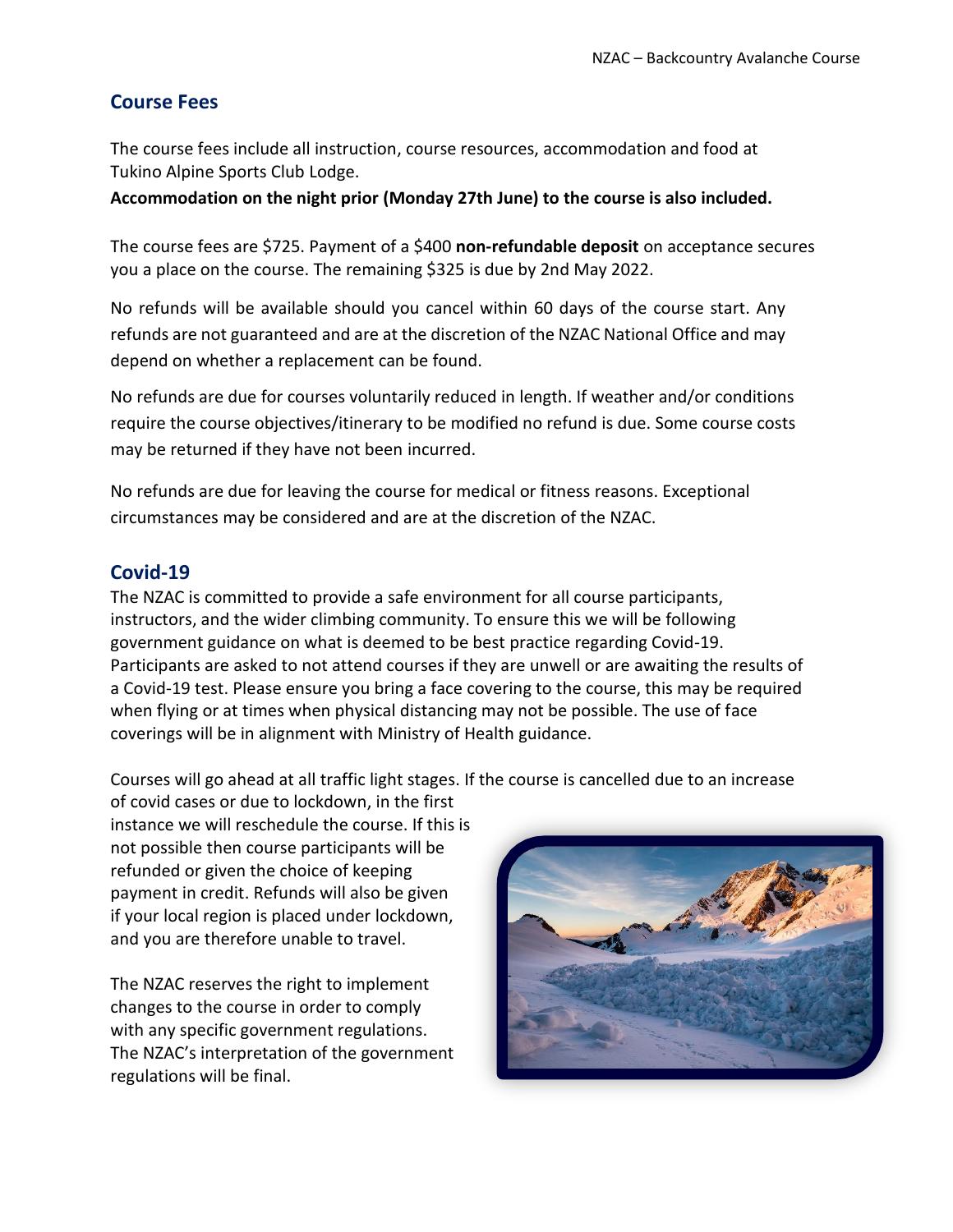## **Emergency Situations and Risk Disclosure**

The Course Instructor will have Emergency Management Procedures in place and a Satellite phone to immediately contact rescue services in the case of an accident or emergency. It is encouraged to take your own personal locator beacon if you own one.

The natural environment and climbing activities can involve risks. While recognising that the course organisers and instructors are doing their best to manage these risks, and agreeing to accept their direction whenever required, you must accept personal responsibility for your own actions and safety. You must also accept to follow the instructions of the Course Leader and other instructors at all times.

All participants on the Course are expected to be as honest and transparent as possible about their experience and fitness as part of their application. If a participant's lack of fitness/ability severely affects the running of the course the participant(s) may be asked to not participate for certain activities. Arrangements may be made to evacuate the participant(s) at their own cost. The instructor is the final arbiter in these decisions.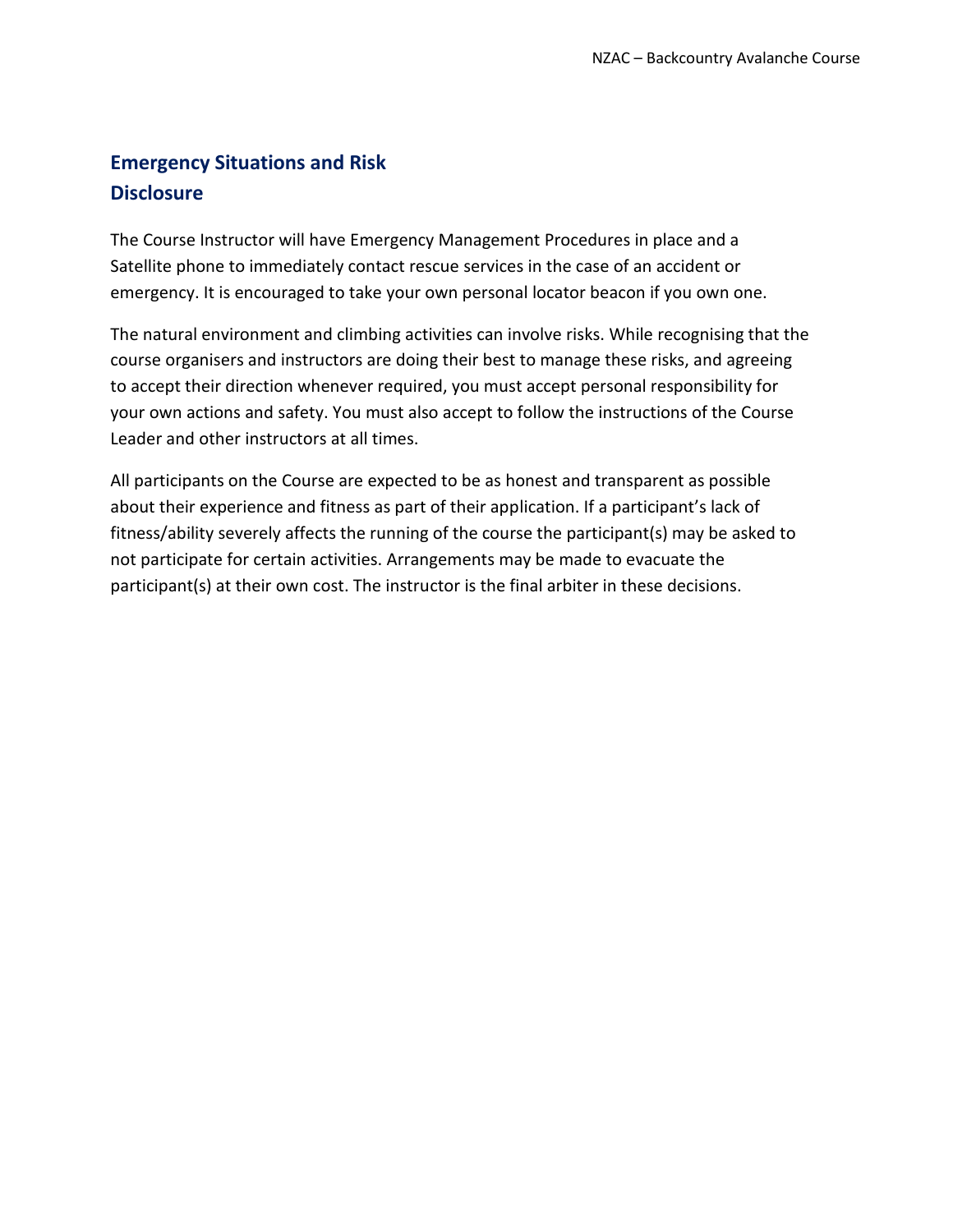### **Gear list:**

Overleaf you will find a full list of the equipment you will need. Some NZAC Sections hire mountaineering equipment. It is the individual participants responsibility to hire and return and kit.

**Please be careful purchasing any climbing or mountaineering equipment online. The NZAC recommends kit is purchased from a reputable outdoor retailer. This ensures your kit meets international standards and is not fraudulent. See <https://www.theuiaa.org/uiaa/is-your-equipment-really-certified/> for more information.**

## **[CLICK HERE TO REGISTER ONLINE](https://docs.google.com/forms/d/1swX86YqmRKkpM_7nnZbQwkqQwYLhIrd4sy1UJDV2GPw/edit)**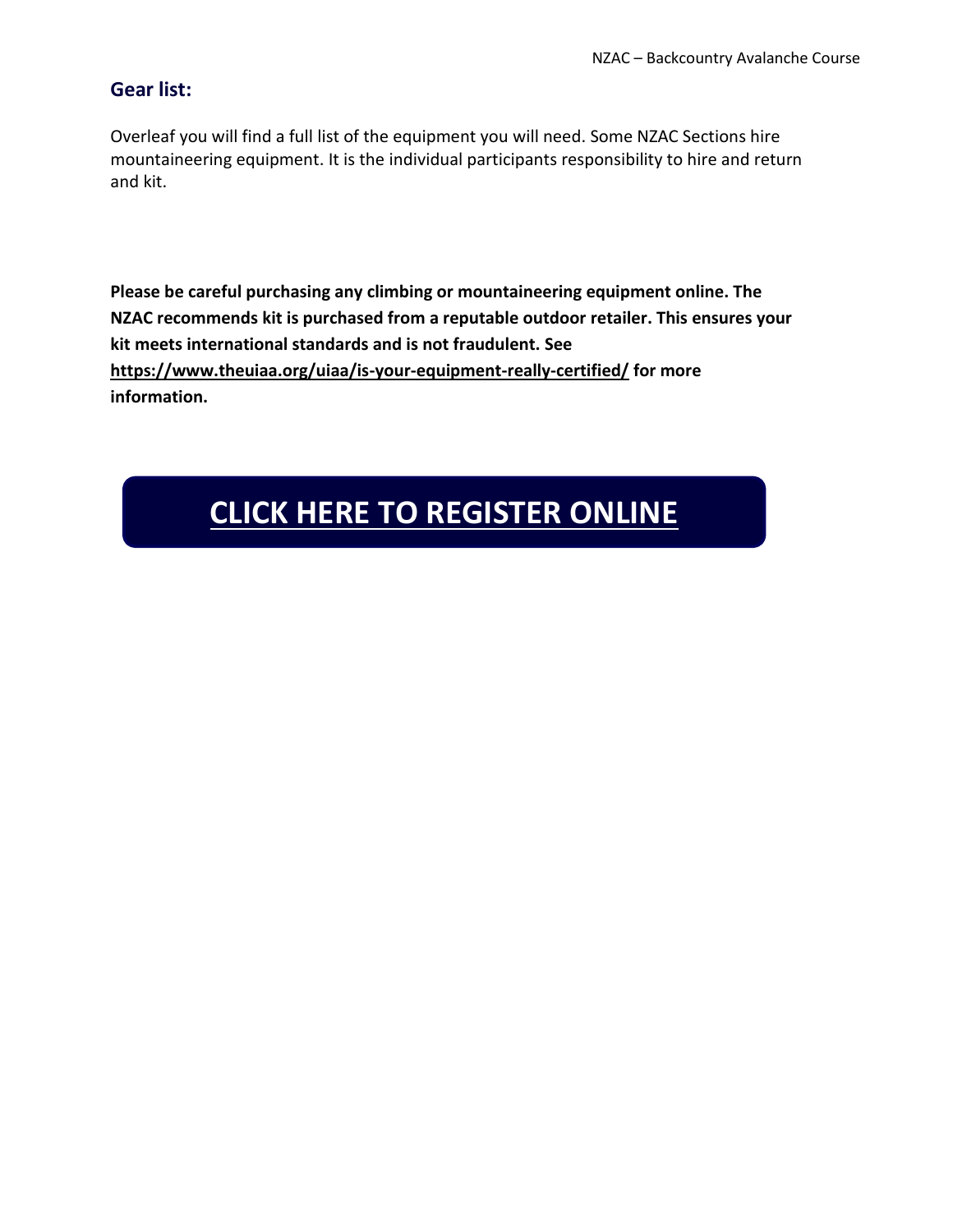| Item                                 | <b>Specification</b>                                                                                  |  |  |  |
|--------------------------------------|-------------------------------------------------------------------------------------------------------|--|--|--|
| Mountaineering<br><b>Boots</b>       | Stiff mountaineering boots with good insulation are essential. Crampons fit well to boots             |  |  |  |
| <b>Helmet</b>                        | Rated for mountaineering                                                                              |  |  |  |
| <b>Ice Axe</b>                       | Mountaineering axe (non technical for general mountaineering)                                         |  |  |  |
| <b>Crampons</b>                      | Must fit boots well and have anti-balling plate                                                       |  |  |  |
| Avo kit                              | Modern transceiver with fresh batteries, probe & shovel                                               |  |  |  |
| <b>Head torch</b>                    | Plus spare batteries                                                                                  |  |  |  |
| <b>Sunglasses</b>                    | AS/NZS cat 3-4 preferred                                                                              |  |  |  |
| <b>Ski Goggles</b>                   |                                                                                                       |  |  |  |
| Sun protection                       | Sunscreen & lip balm                                                                                  |  |  |  |
| Day pack                             | 35-50L for daily trips (this pack must fit all your equipment for a winter's day in the<br>mountains) |  |  |  |
| <b>Sleeping Bag</b>                  | For use in the lodge                                                                                  |  |  |  |
| Water<br><b>Bottle/Thermos</b>       |                                                                                                       |  |  |  |
| <b>Personal toiletries</b>           |                                                                                                       |  |  |  |
| Personal 1 <sup>st</sup> Aid Kit     | Guide will carry a group 1 <sup>st</sup> Aid Kit. Bring only personal items.                          |  |  |  |
| <b>Personal Medication</b>           | E.G Inhalers, Epipens etc.                                                                            |  |  |  |
| <b>Container for packed</b><br>lunch | Plastic bag or plastic container                                                                      |  |  |  |
| <b>Notebook and Pen</b>              | <b>Ideally Waterproof</b>                                                                             |  |  |  |
| <b>Map and Compass</b>               | Printed topomap. Compass with a base plate                                                            |  |  |  |